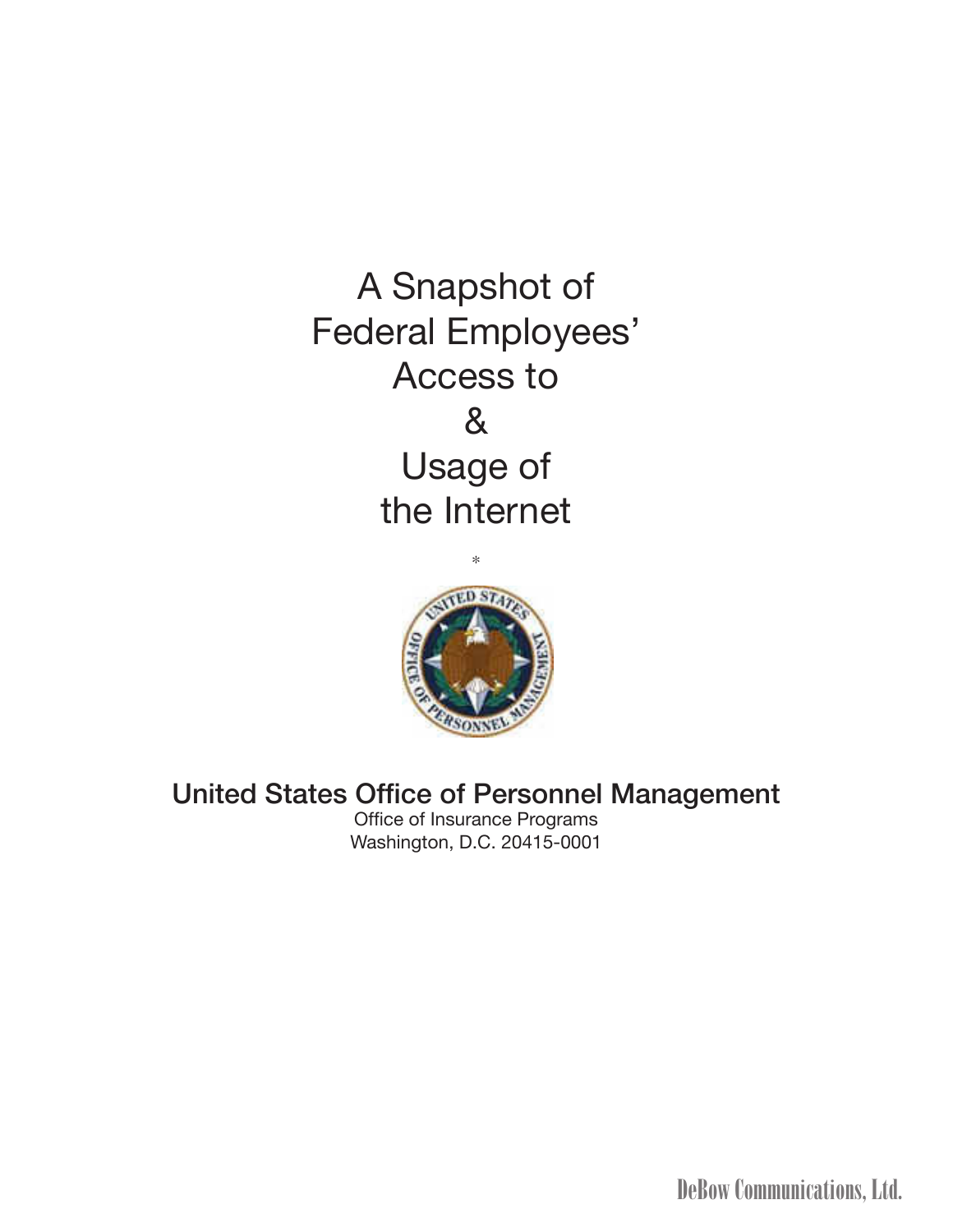# Executive Summary

 The U.S. Office of Personnel Management (OPM) asked Federal employees about their access to and usage of the Internet in several major surveys.<sup>1</sup>

 OPM, through the Office of Federal Employees' Group Life Insurance (OFEGLI), contracted with DeBow Communications, Ltd. (DeBow) to review the data from these surveys to evaluate the level of Internet access and usage by Federal employees during these time periods.

 DeBow also compared Internet access by Federal employees to that of the U.S. population2 as a whole, and projected current and future access and usage by Federal employees, both at work and at home<sup>3</sup>.

#### Results include the following:

 Overall Internet access by Federal employees (50% in 1997 and 69% in 1998) was substantially higher than overall U.S. Population access (estimated at 34% and 55% respectively by Jupiter). Since 100% of Federal employees are by definition employed and 85% are under 55 years of age4 (two of the primary identifying characteristics of Internet users), it is reasonable to expect a higher than average access rate.

 Access at home (34%) was higher than the U.S. Population (31% by Jupiter and 22% by NTIA in 1998) which is what one would reasonably anticipate. The big difference was in Internet access at work. Fifty-seven percent of Federal employees with Internet access in 1998 had access at work, compared to only 44% of the online segment (NetSmart) of the U.S. Population.

 Of the 57% of Federal employees with Internet access at work in 1998, 84% had access at their desk. We know of no comparable data for the U.S. Population.

 Women were somewhat more likely than Men to have Internet access at their desk, but that is the only area where Women were not trailing Men in 1998. Age data provide a very mixed message. Unexpectedly, those Under 35 and those 45-54 had essentially the same overall access. Federal employees 19-34 years old were significantly less likely to be online at home compared to the U.S. online population.

 As expected, Internet access – overall and at home – tracked with Income and Education. The higher the Income and the higher the level of Education, the higher the Internet access overall and at home. In addition, married employees and employees with children under age 22 have significantly higher Internet access at home than those not-married, those without children under age 22, and the U.S. Population in general.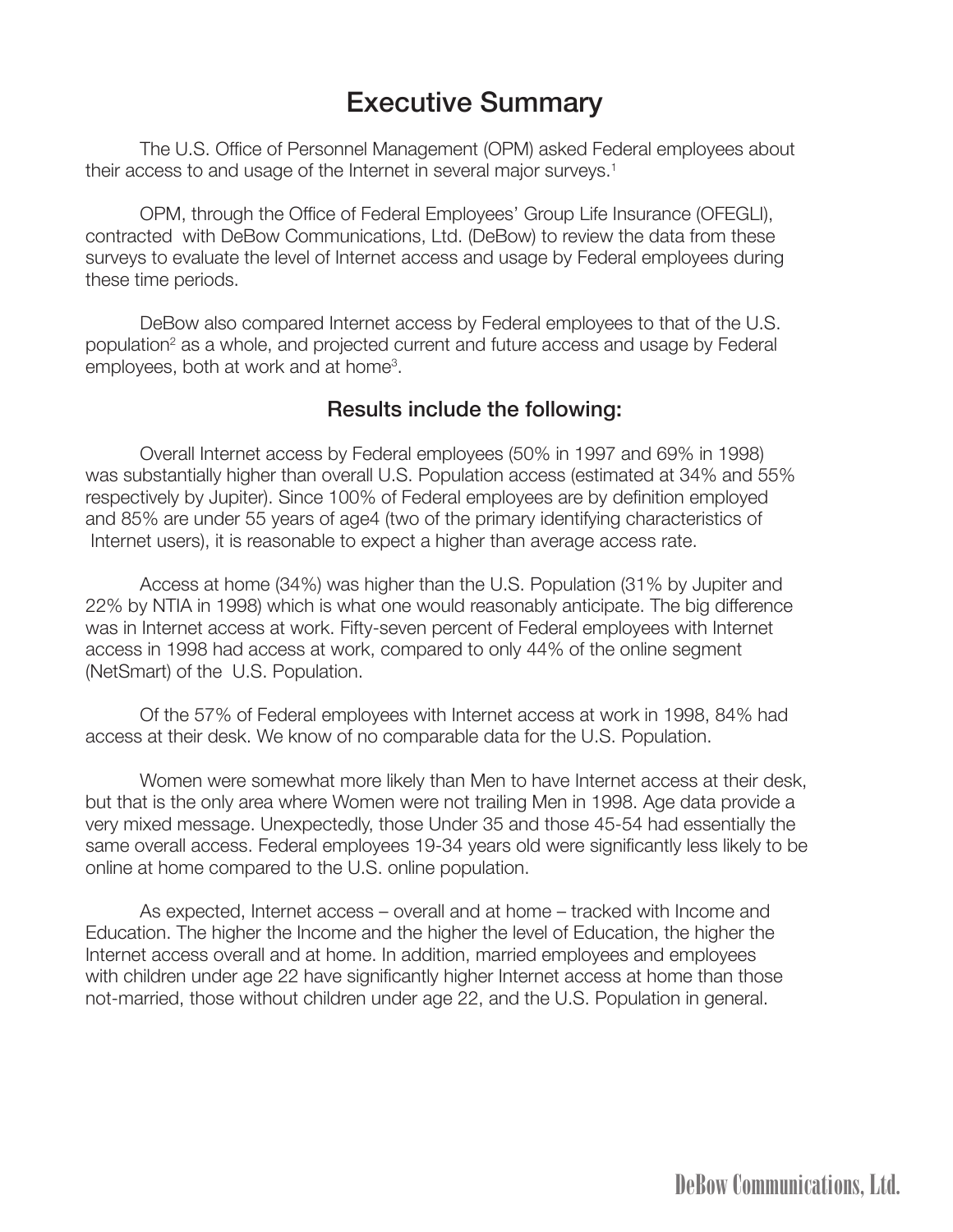While Income is the most reliable predictor of Internet access overall, Age is the more reliable predictor of the propensity to utilize the access that is available. Those under age 35 and those with incomes less than \$30,000 are less likely to prefer printed materials. Older Federal employees indicate a substantial preference to use printed materials.

- 1 The Federal Employees Health Benefits (FEHB) Program Customer Satisfaction Survey of October 1997 The Federal Employees Health Benefits (FEHB) Program Non-Participants Feedback Survey of November 1998 The Federal Employees Health Benefits (FEHB) Program Customer Feedback Survey of November 1998 The Federal Employees' Group Life Insurance (FEGLI) Program Customer Feedback Survey of October 1998
- 2 Data for the U.S. Population was obtained from the following published reports: Defining the Internet Shopper – October 1998 – Jupiter Communications, NY, NY (Jupiter) Falling Through the Net: Defining the Digital Divide – National Telecommunications and Information Administration – U.S. Department of Commerce – July 1999 (NTIA) NetSmart Survey IV – Fall 1998 – NetSmart, NY, NY (NetSmart)
- 3 In some cases, direct comparisons between data were possible. More often than not, however, we had to make assumptions that we could not directly attribute to the data.

 For example, the FEHB studies asked about overall Internet access, but did not differentiate between access at home or at work. The FEGLI study, conducted during the same time period, asked about overall access, and about access at home and/or at work.

 Since the overall access percentage was the same, and two independent studies produced essentially the same results, we assumed that we could apply the FEGLI percentages universally to Federal employees in that instance.

 In the case of the NTIA report, we considered only that data that was directly comparable to both the OPM data and the data from the independent studies. The NTIA data contained a much broader definition of "Access" (including "Community Access Center" which encompasses libraries, schools and other access points). Their data estimates also included what responses might have been had their sample contained the appropriate number of households (proportionate to the U.S. population generally) of urban and rural poor, who are generally under-represented in most consumer surveys.

4 From Civilian Personnel Data File (CPDF) status reports as of December 1997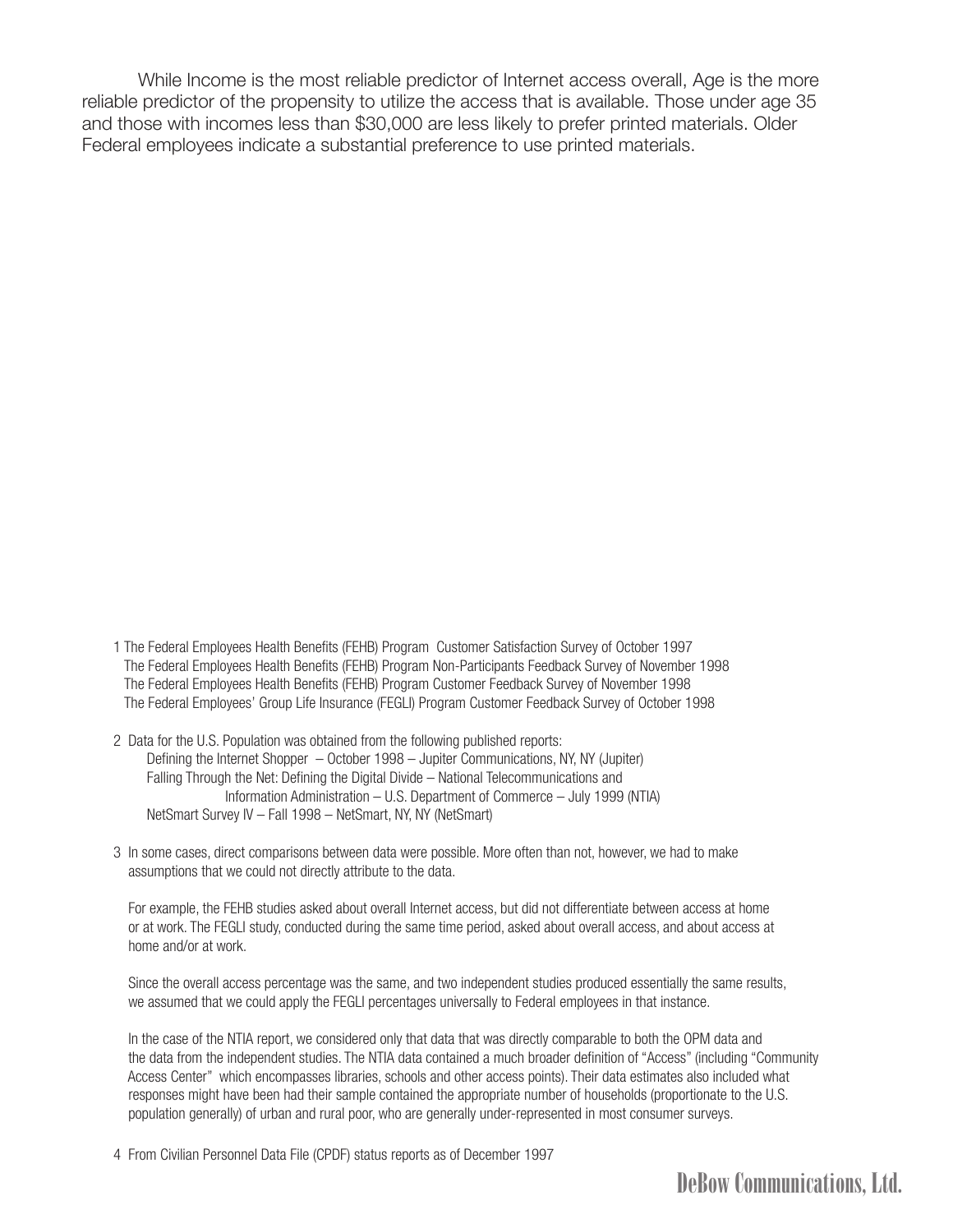# **Background**

 The U.S. Office of Personnel Management (OPM) asked Federal employees about their access to and usage of the Internet in several major surveys, including:

 The Federal Employees Health Benefits (FEHB) Program Customer Satisfaction Survey of October 1997

 The Federal Employees Health Benefits (FEHB) Program Non-Participants Feedback Survey of November 1998

 The Federal Employees Health Benefits (FEHB) Program Customer Feedback Survey of November 1998

 The Federal Employees' Group Life Insurance (FEGLI) Program Customer Feedback Survey of October 1998

 OPM, through the Office of Federal Employees' Group Life Insurance (OFEGLI), contracted with DeBow Communications, Ltd. (DeBow) to review the data from these surveys to evaluate the level of Internet access and usage by Federal employees during these time periods.

 DeBow also compared Internet access by Federal employees to that of the U.S. population<sup>1</sup> as a whole, and projected current and future access and usage by Federal employees, both at work and at home<sup>2</sup>.

1 The Federal Employees Health Benefits (FEHB) Program Customer Satisfaction Survey of October 1997 The Federal Employees Health Benefits (FEHB) Program Non-Participants Feedback Survey of November 1998 The Federal Employees Health Benefits (FEHB) Program Customer Feedback Survey of November 1998 The Federal Employees' Group Life Insurance (FEGLI) Program Customer Feedback Survey of October 1998

2 Data for the U.S. Population was obtained from the following published reports: Defining the Internet Shopper – October 1998 – Jupiter Communications, NY, NY (Jupiter) Falling Through the Net: Defining the Digital Divide – National Telecommunications and Information Administration – U.S. Department of Commerce – July 1999 (NTIA) NetSmart Survey IV – Fall 1998 – NetSmart, NY, NY (NetSmart)

3 In some cases, direct comparisons between data were possible. More often than not, however, we had to make assumptions that we could not directly attribute to the data.

 For example, the FEHB studies asked about overall Internet access, but did not differentiate between access at home or at work. The FEGLI study, conducted during the same time period, asked about overall access, and about access at home and/or at work. Since the overall access percentage was the same, and two independent studies produced essentially the same results, we assumed that we could apply the FEGLI percentages universally to Federal employees in that instance.

 In the case of the NTIA report, we considered only that data that was directly comparable to both the OPM data and the data from the independent studies. The NTIA data contained a much broader definition of "Access" (including "Community Access Center" which encompasses libraries, schools and other access points). Their data estimates also included what responses might have been had their sample contained the appropriate number of households (proportionate to the U.S. population generally) of urban and rural poor, who are generally under-represented in most consumer surveys.

4 From Civilian Personnel Data File (CPDF) status reports as of December 1997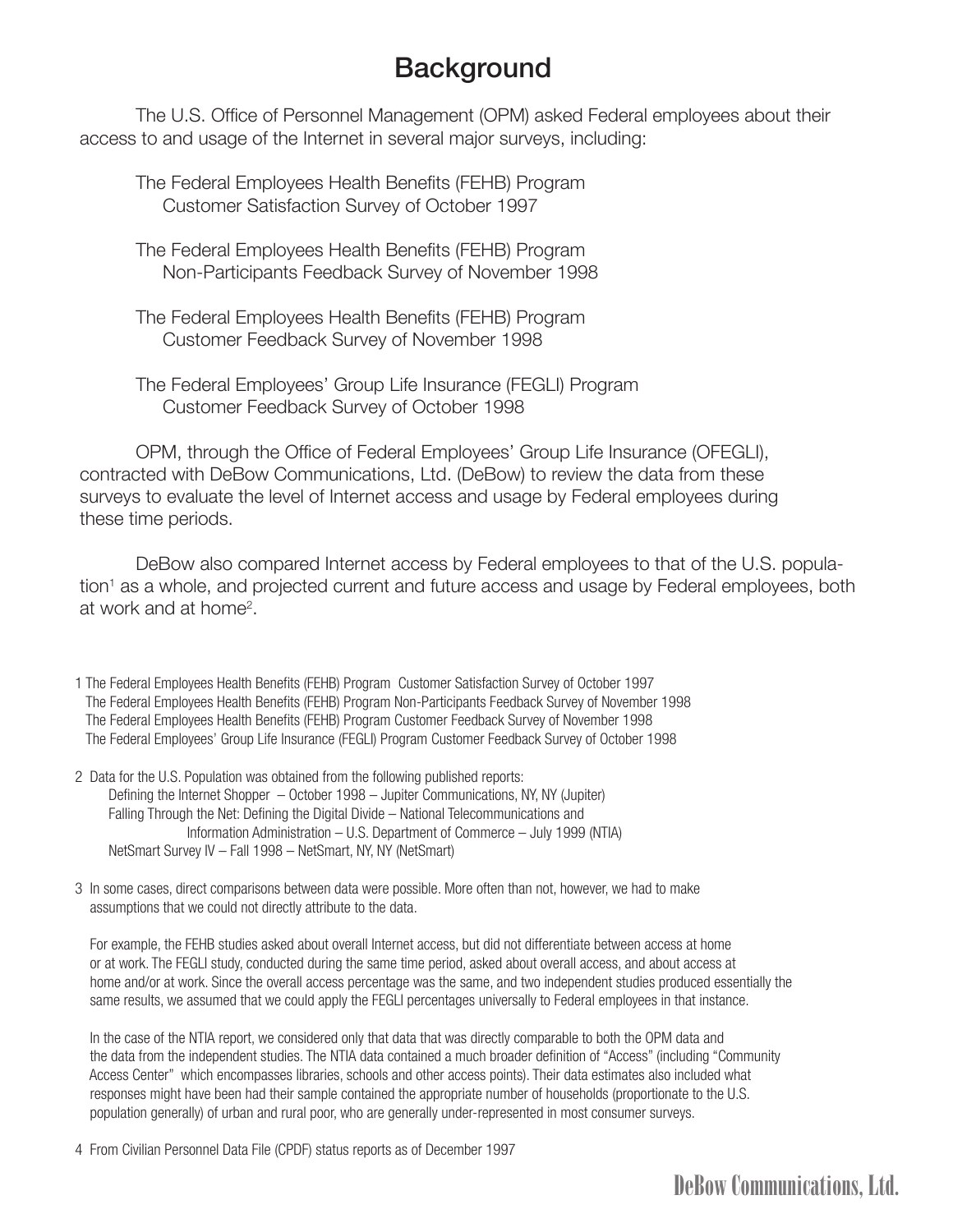# **Detailied** Findings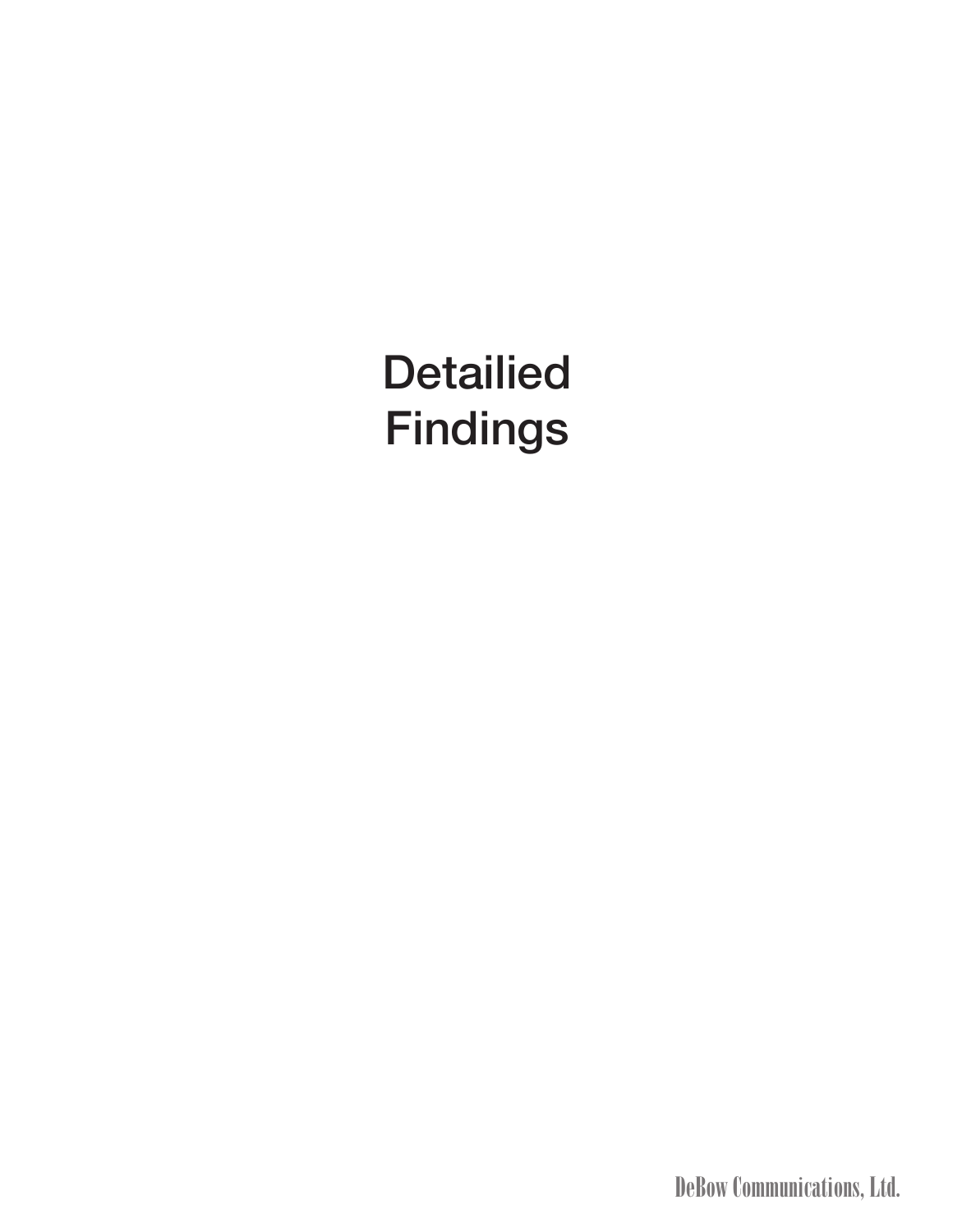# Overall Access

## Substantially higher than average overall

## Slightly higher at home Significantly higher at work

 Overall Internet access by Federal employees (50% in 1997 and 69% in 1998) was substantially higher than overall U.S. Population access (estimated at 34% and 55% respectively by Jupiter).

 Since 100% of Federal employees are by definition employed and 85% are under 55 years of age4 (two of the primary identifying characteristics of Internet users), it is reasonable to expect a higher than average access rate.

 Access at home (34%) was higher than the U.S. Population (31% by Jupiter and 22% by NTIA in 1998) which is what one would reasonably anticipate. The big difference was in Internet access at work. Fifty-seven percent of Federal employees with Internet access in 1998 had access at work, compared to only 44% of the online segment (NetSmart) of the U.S. Population.

 Of the 57% of Federal employees with Internet access at work in 1998, 84% had access at their desk. Women (49%) were somewhat more likely than Men (47%) to have Internet access at their desk. We know of no comparable data for the U.S. Population.

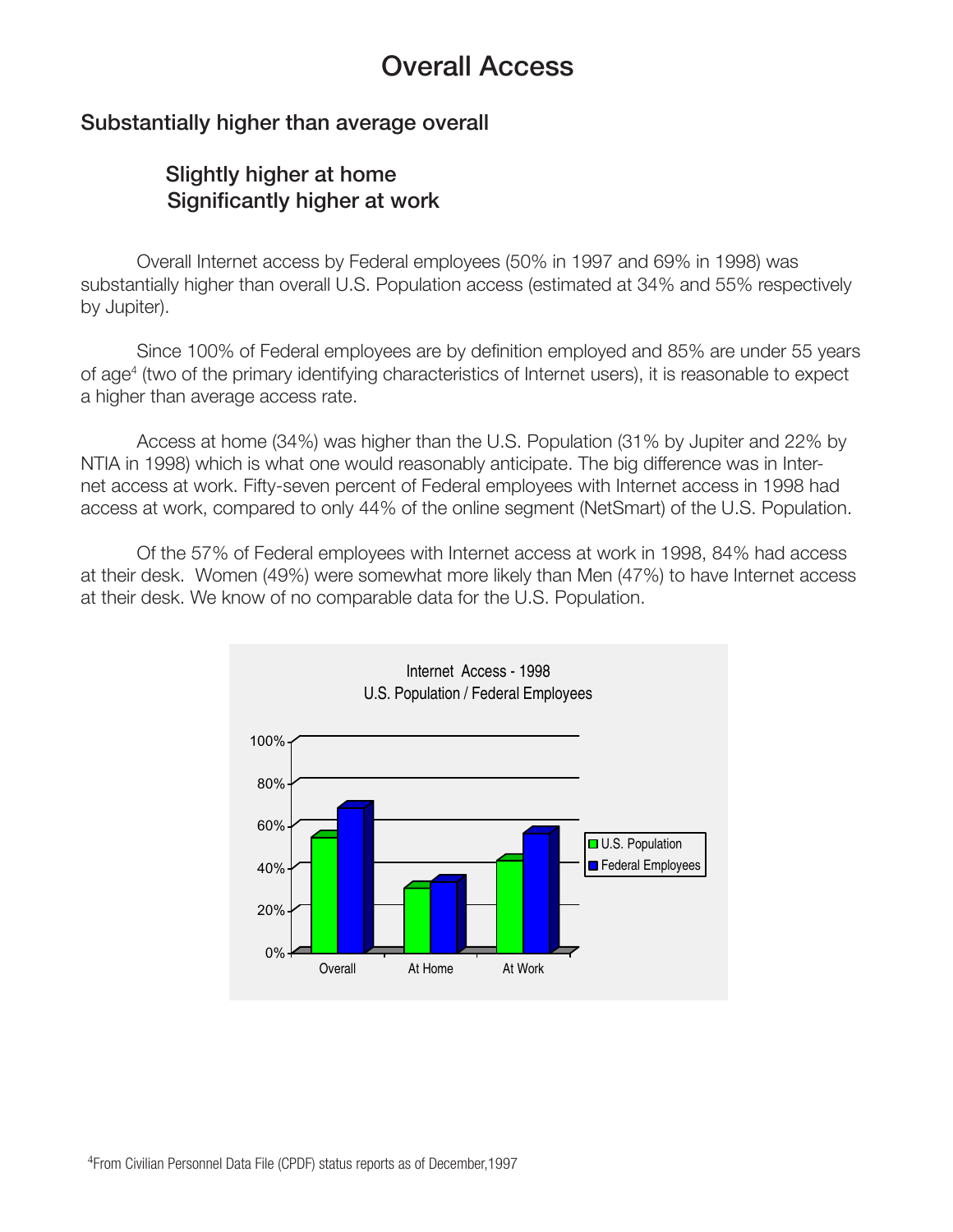# The Gender Gap

### Substantial, but changing

While as noted previously, Women are somewhat more likely than Men to have Internet access at their desk, that is the only area where Women were not trailing Men in 1998. Men (70%) were more likely than Women (67%) to have access overall. Men were somewhat more likely to have access at work (58% vs. 56%), and to have access at home (36% vs. 34%).

These access at home numbers parallel the numbers for the U.S. Online Population, estimated by Jupiter in 1998 to be Men (55%) and Women (45%). These findings were essentially mirrored in the NTIA report with Men (24%) leading Women (21%) in access at home.

This is dramatically changing, however. Year-end projections for 1999 indicated that Women and Men will have equal access at home – 50% each. As online content for Women continues to expand, Women are generally forecast (both by Jupiter and NetSmart) by the year 2002 to not only have a higher overall online percentage than Men, but also to spend more time online.

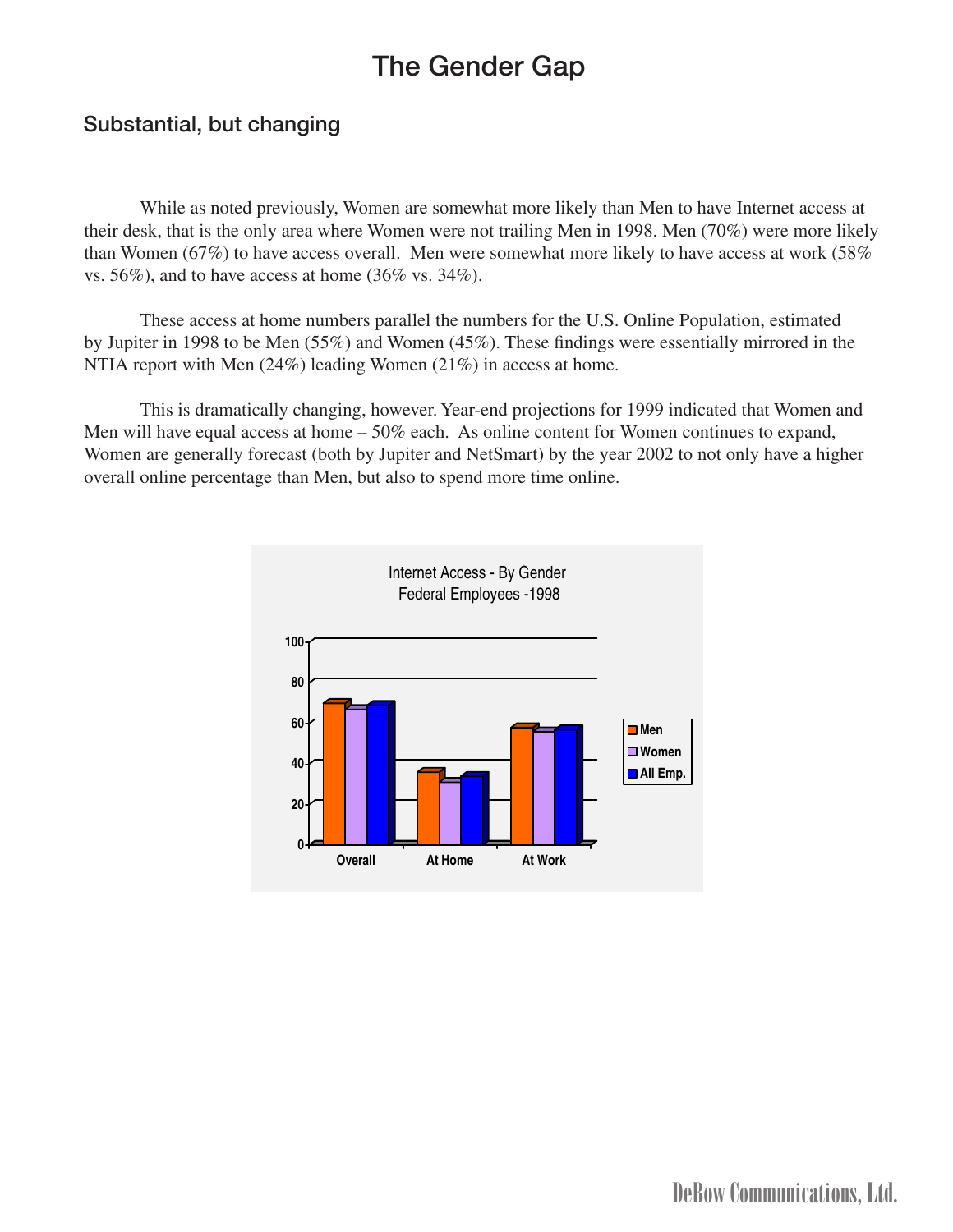#### A mixed message

 With overall Internet access of Federal employees at 69%, one might have expected a greater variation in access by age band. Yet those under 35 (72%) and those 45-54 (74%) were essentially the same. Employees 35-44 (68%) were somewhat, but not significantly, lower. Only those 55+ (55%) showed substantially lower overall access.

 This trend remained when we looked at employee access at work. Once again those under 35 (60%) and those 45-54 (62%) were essentially the same. Employees 35-44 (55%) continued to have somewhat lower access, as did those 55+ (55%). The 55+ access at work (55%), however, is still significantly higher than the online U.S. population (44%).

 But access, of course, is not necessarily usage. Since employees pay nothing for access at work, and pay an average of \$200 per year, or more for Internet access at home, access at home is a more reliable predictor of usage.

 When we looked at Federal employees' Internet access at home by age, the results were surprising. Employees under 35 (37%), as expected, were more likely to have Internet access at home than the average Federal employee (34%). Unexpectedly, employees 35-44 and those 45-54 (both at 36%), however, were statistically the same. Only those 55+ (21%) had statistically significant lower Internet access rates at home.

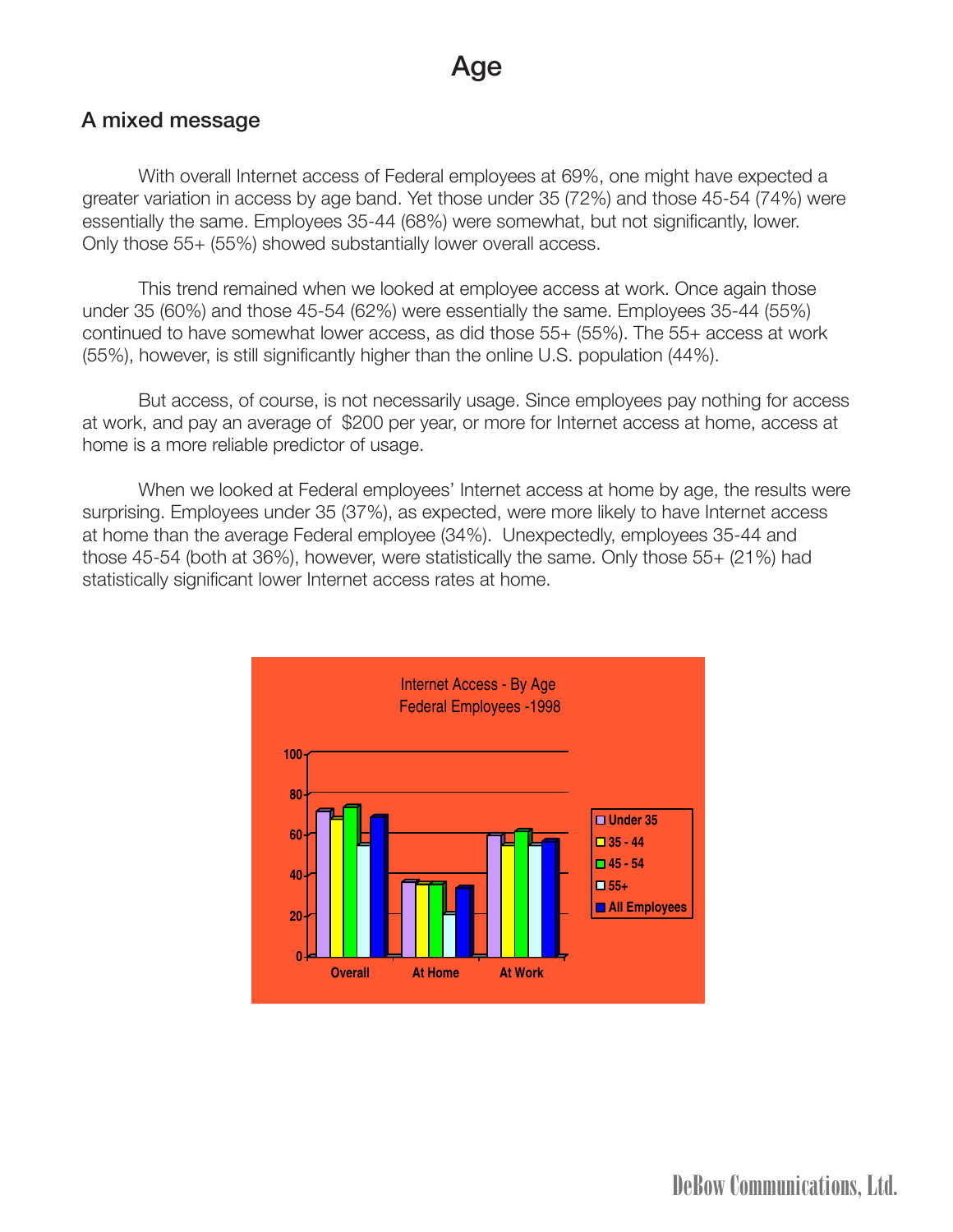## A mixed message (continued)

#### Federal Employees / U.S. Population Releative access improves with age

 No directly comparable age bracket data for the U.S. Population was available. We recalculated the FEGLI age brackets and compared them to Jupiter's U.S. online population estimates.

 Federal employees 19-34 years old were significantly less likely (37% vs. 42%) to be online at home compared to the U.S. online population. Yet those 35-49 were 24% more likely (36% vs. 29%) to be online, and those 50+ were 75% more likely (21% vs. 12%) to have Internet access at home compared to the U.S. Online population.

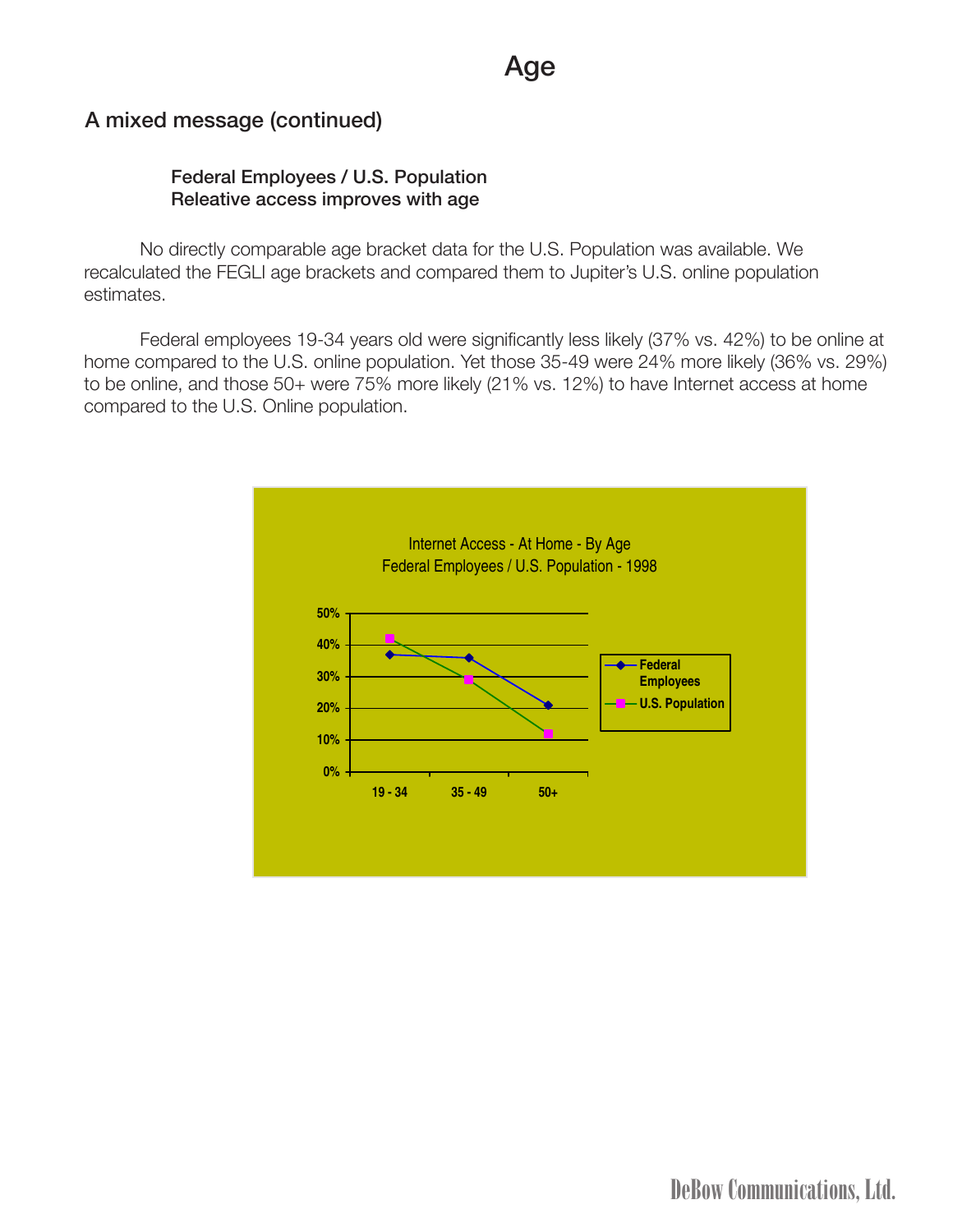#### No surprise, a primary access driver

## Employee Income

 As expected, Internet access – overall and at home – tracked with Income, and helped to explain some of the access anomalies we saw with Age. Federal employees earning \$35K and under were significantly less likely to have Internet access overall (60% vs. 69%), and at home (25% vs. 34%) than Federal employees generally. Employees earning \$35.1K to \$55K were right at the overall average (69%), but substantially above average (39% vs. 34%) at home. Employees earning more than \$55K, as expected, were significantly more likely to have access overall (87% vs. 69%) and at home (43% vs. 34%).

 At work, the numbers were essentially the same, with Federal employees earning \$35K and under significantly less likely to have Internet access at work (50% vs. 57%) than employees overall. Employees earning \$35.1K to \$55K were essentially at the same percentage (55% vs. 57%). Employees earning more than \$55K, as expected, were significantly more likely to have access at work (75% vs. 57%) than employees overall.

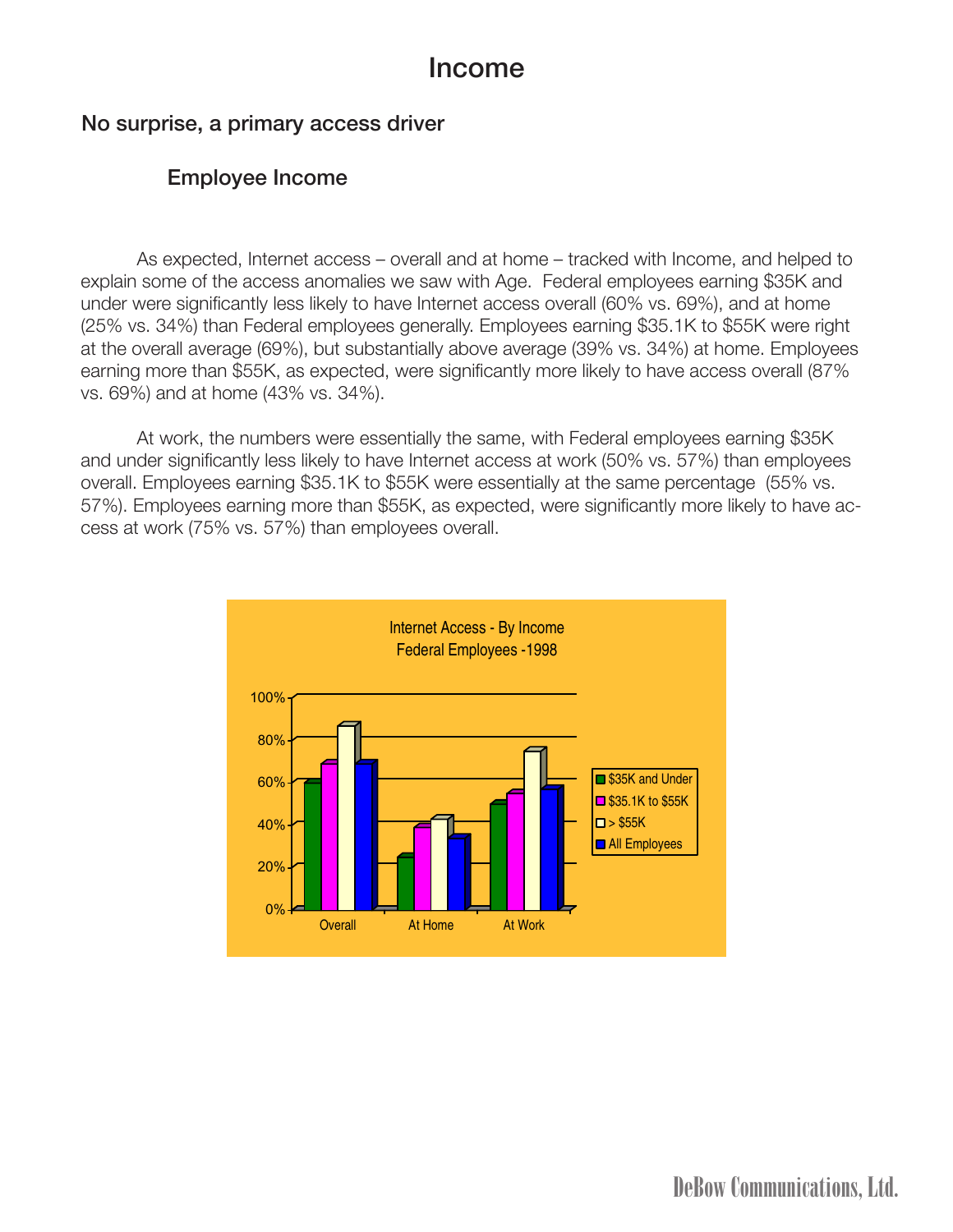## No surprise, a primary access driver (continued)

## Household Income

 If Income tracked, what would explain the access at home anomalies we observed in Age? Looking at Age and Income was revealing. NetSmart estimated the average Household Income for the U.S. Online Population at \$61K in 1998. Among Federal employees responding to the 1998 FEGLI Survey, 59% of those 19-34 years old reported incomes of \$35K or under.

 Employee income, of course, is not necessarily reflective of household income (HHI). We looked at FEHB data that contained overall Internet access as well as Employee Income and HHI. As FEHB Non-Participants and Customers both reported essentially the same level of Internet access (71% and 69% respectively), we looked at both.

 While one might have expected that FEHB Non-Participants have a lower overall Internet access level than Customers (on the assumption that employees that participate in employee benefit programs generally have higher incomes than those who do not), Non-Participants are not necessarily non-insured. Less than one in ten (9%) said that they had no health insurance; 14% were enrolled in other health insurance programs. More than three out of four (77%) are covered either by their spouse's FEHB policy (30%), or their spouse's non-FEHB policy (47%).

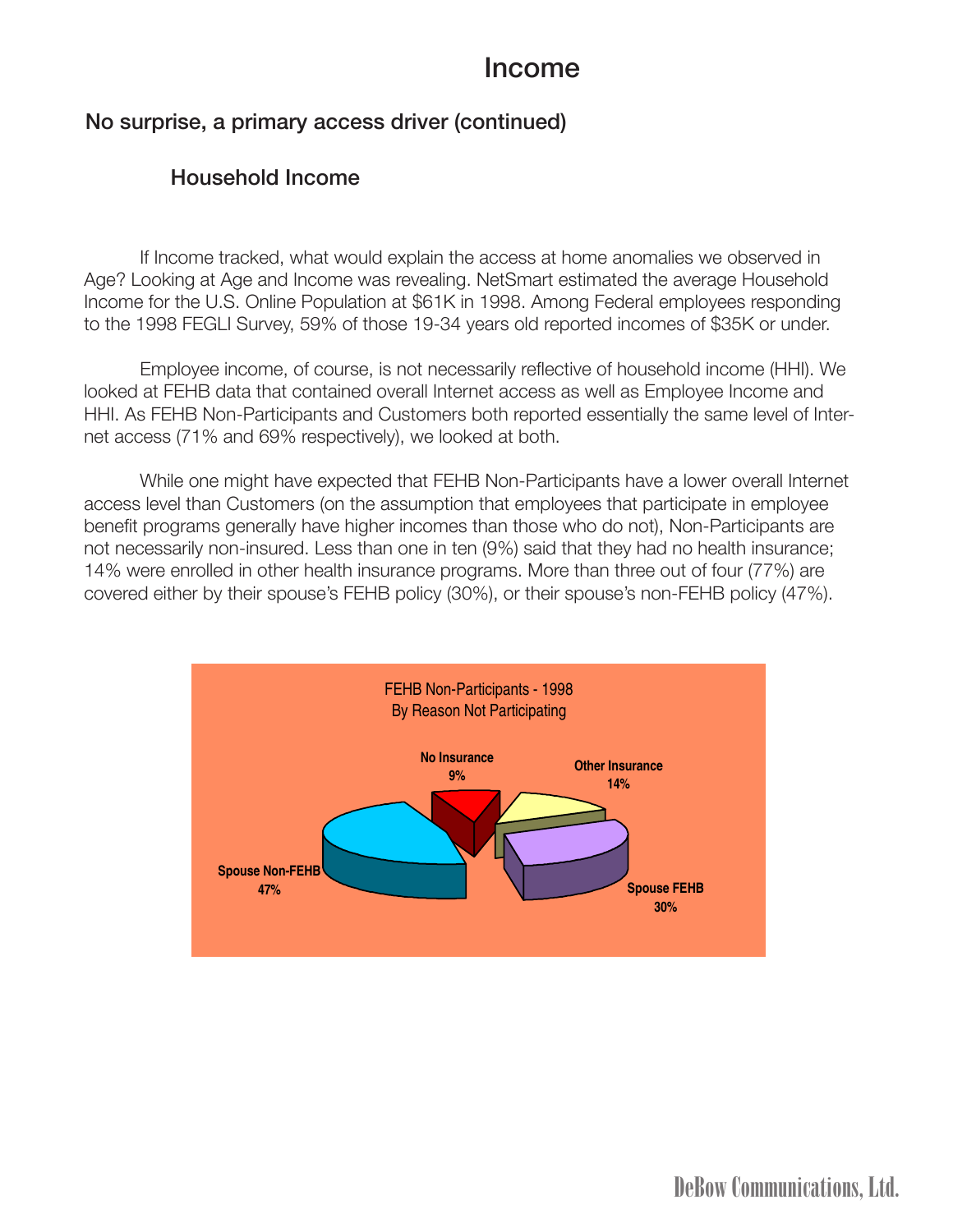## No surprise, a primary access driver (continued)

## FEHB Non-Participants

 As expected, the mean Employee Income of FEHB Non-Participants with Internet access was substantially higher (\$36,000 vs. \$27,000) than for those without Internet access. HHI produced almost the exact same results. The mean HHI for households with Internet access was substantially higher (\$66,000 vs. \$50,000) than for those households without Internet access.

 Overall, employees with Internet access had individual and household incomes approximately 1/3 higher (33% and 32% respectively), than those without.

 Looking at the question from a different perspective – Access by Household Income Band – we see that Internet access tracks almost perfectly with HHI. Ranging from a low of 22% for those earning Less than \$10,000, to 85% for those with HHI of \$90,000, or more.

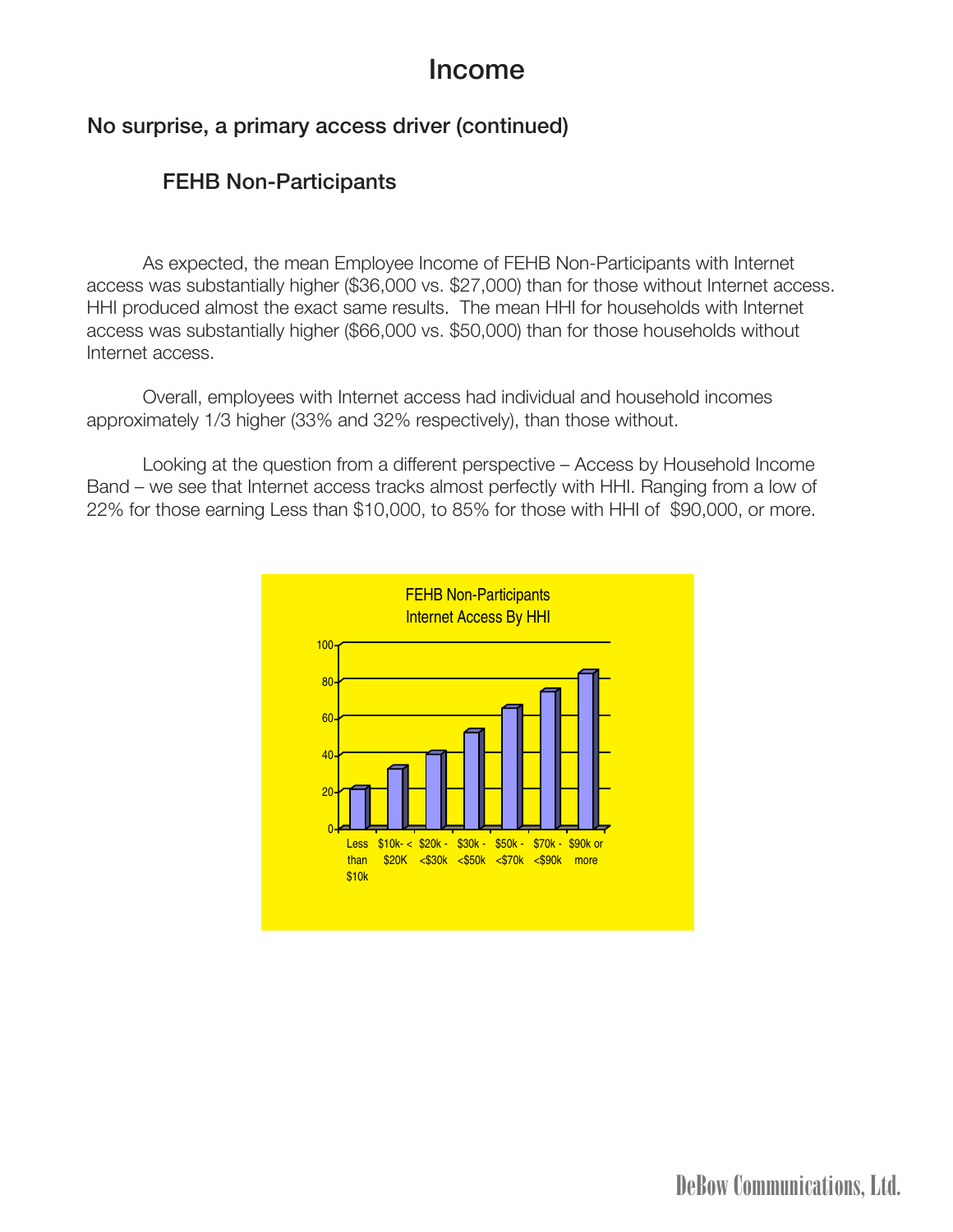## No surprise, a primary access driver (continued)

## FEHB Non-Participants "No Health Insurance"

 As previously discussed, Non-Participants are not necessarily non-insured. We looked at that portion of Non-Participants who said that they "…do not currently have health insurance."

 Ranging from a low of 35% for those who said "Can't afford," to a high of 55% for those who said "Do not think I need," this group had substantially lower Internet access than Federal employees overall.

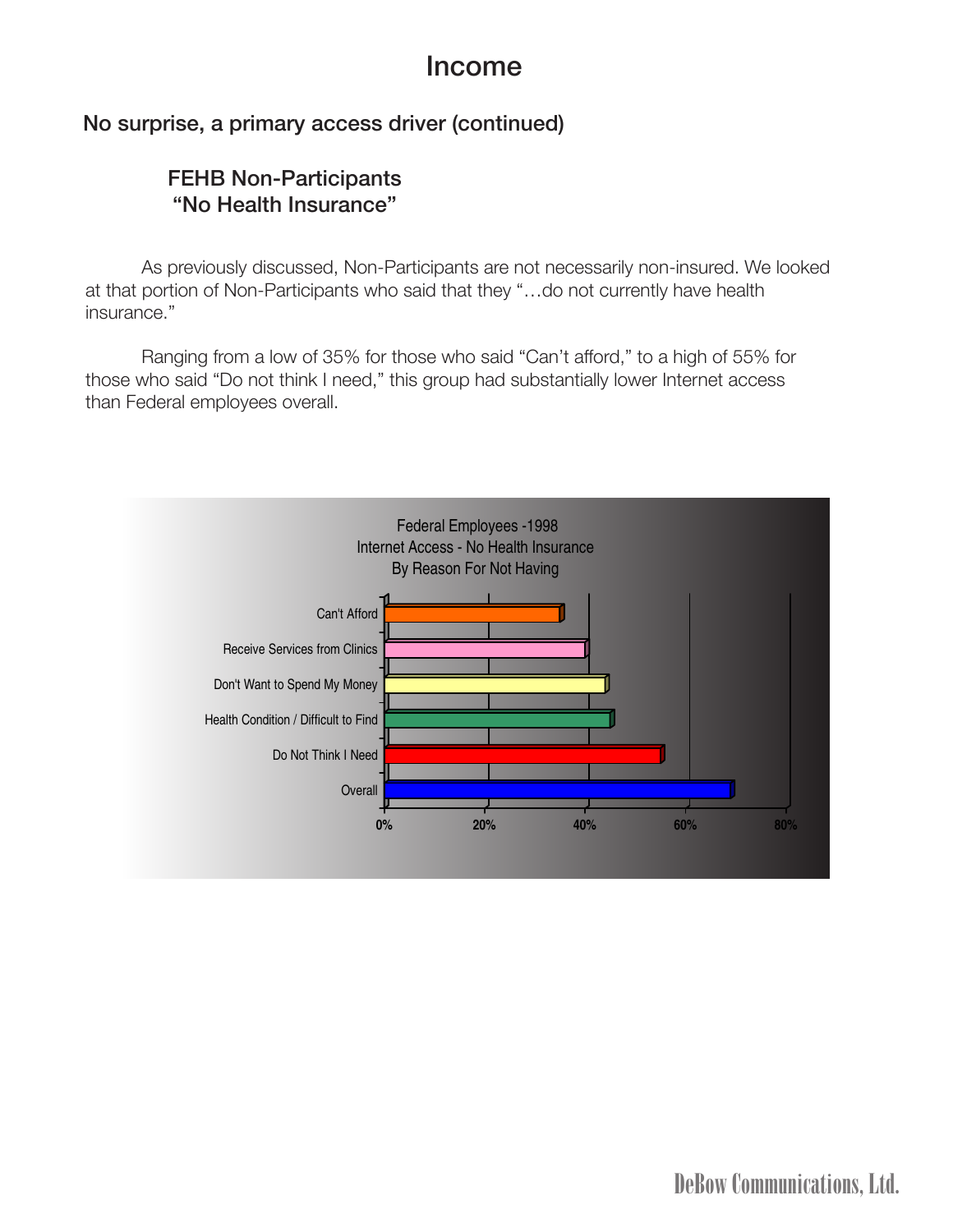## No surprise, a primary access driver (continued)

## FEHB Non-Participants "Can not afford health insurance"

 We then looked at that portion of Non-Participants who said that they "Do not have health insurance," and gave as the reason, "Can not afford Health Insurance." While this is a small group (169 of 5152 or 3.3%), it is certainly a group of interest to policymakers.

 Overall, this group is almost half as likely to have Internet access as Federal employees generally (35% vs. 69%). Men who said that they could not afford health insurance were less likely than Men generally to have Internet access (40% vs. 70%), and Women were even less likely than Women generally (31% vs. 67%).

 Income, of course, is the most likely explanation, as 61% of this group reported HHI of less than \$30,000 per year, and almost nine out of ten (89%) reported annual HHI of less than \$50,000.

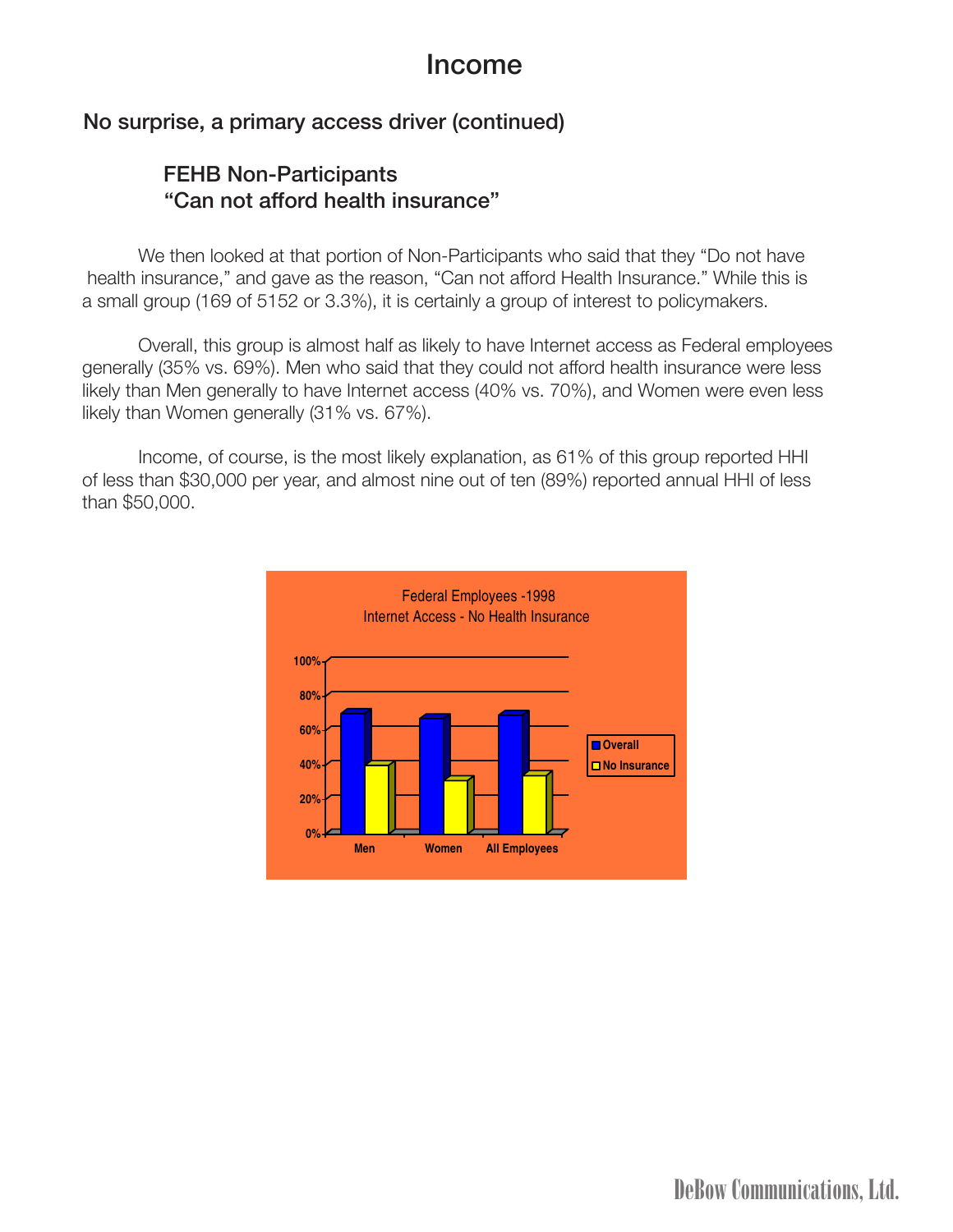## No surprise, a primary access driver (continued)

## FEHB Customers

 As expected, the mean Employee Income of FEHB Customers with Internet access was substantially higher (\$62,500) than those without Internet access (\$53,800) and for FEHB Non-Participants with Internet access (\$36,000). HHI produced almost the exact same results. The mean HHI for FEHB Customer households with Internet access was substantially higher (\$90,000 vs. \$64,000) than for those households without Internet access, and for FEHB Non-Participants with Internet access (\$66,000).

 Looking at the question from a different perspective – Access by Household Income Band – we see that Internet access tracks almost perfectly with HHI. Ranging from a low of 28% for those earning \$10,000 - \$19,999 (there were insufficient responses from FEHB Customers earning Less than \$10,000), to 85% for those with HHI of \$90,000, or more.

 Overall, employees with Internet access had individual and household incomes substantially higher (16% and 41% respectively), than those without. Clearly, Income is a far more reliable predictor than Age of Internet access both at work and at home.

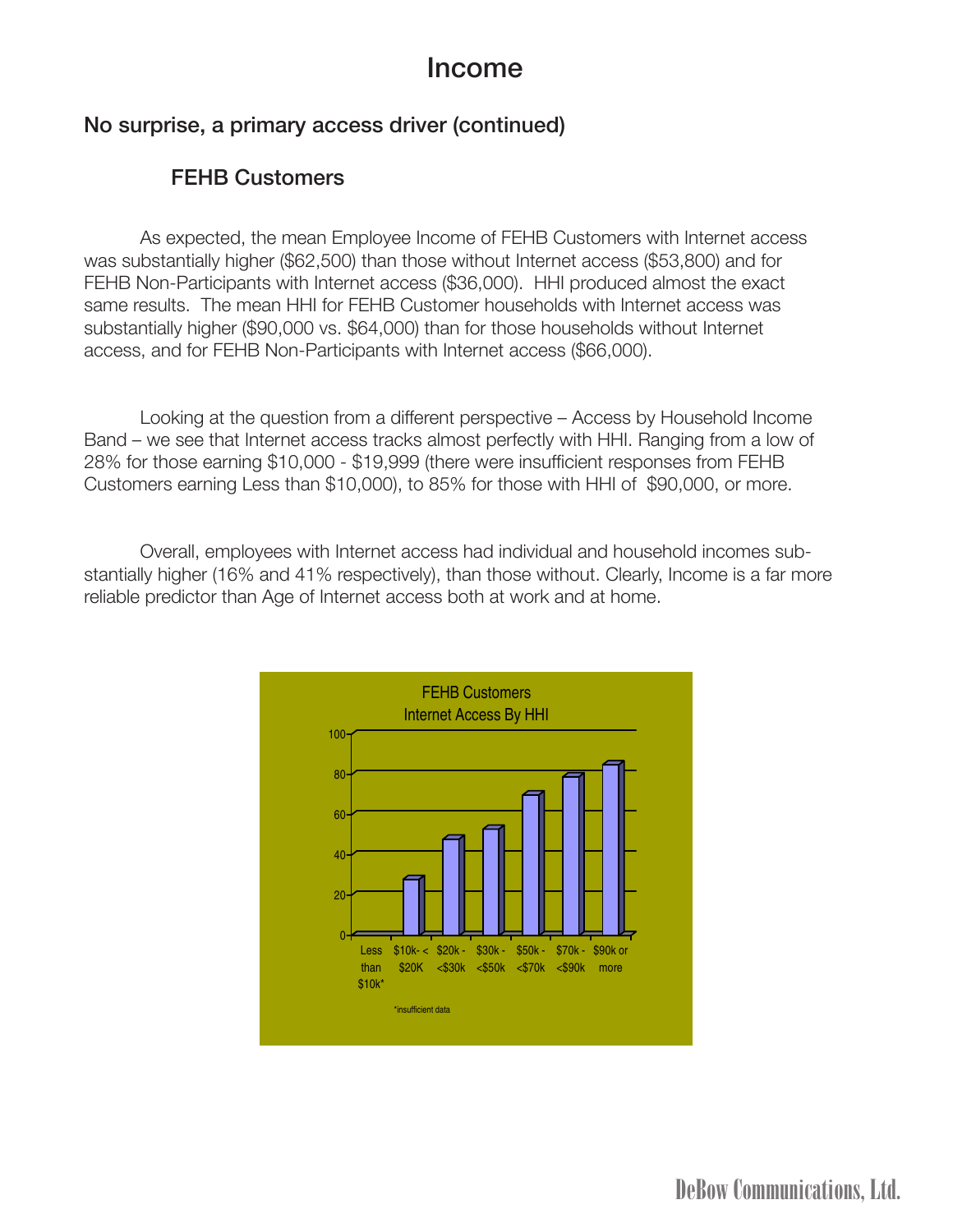# **Education**

#### Almost a perfect correlation, more education = more access

 As would be expected, as Income and Education generally track together, Internet access – overall, at work and at home – tracked with Education. Federal employees with a High School education, or less, were significantly less likely to have Internet access overall compared with employees generally (47% vs. 69%), at work (39% vs. 57%) and at home (14% vs. 34%). Employees with Some College were slightly below average overall (66% vs. 69%), and at work (53% vs. 57%), but slightly above average (35% vs. 34%) to have Internet access at home.

 Employees who described themselves as College Graduates were slightly more likely overall compared with employees generally (72% vs. 69%), at work (59% vs. 57%) and at home (37% vs. 34%) to have Internet access. Those having Graduate Work or more, were significantly more likely to have Internet access overall (88% vs. 69%), at work (77% vs. 57%) and at home (42% vs. 34%).

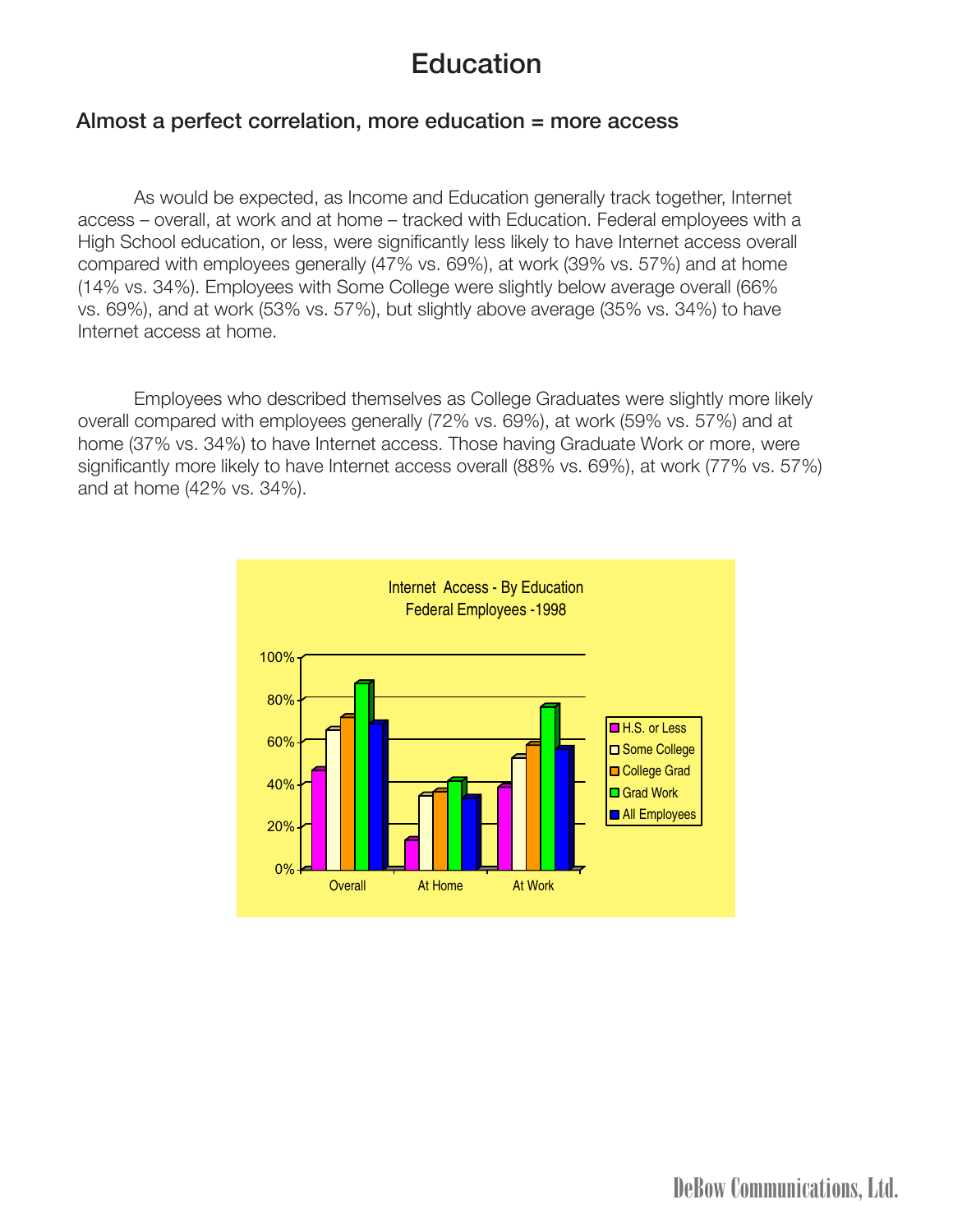# FEHB Insured Non-Participants

### Revealing and Validating

 As previously discussed, FEHB Non-Participants are not necessarily non-insured. This group is comprised of four sub-groups: 1. Those who are non-insured, which were previously discussed in detail; 2. Those who are the Enrollee / Subscriber in a different health plan; 3. Those who are covered under their spouses FEHB insurance, and; 4. Those who are covered under their spouses non-FEHB insurance.

 Looking at Internet access of these four sub-groups was revealing, and helped to validate many of the previous findings. Those in sub-group 1, "Those who are non-insured" regardless of the reason given had less Internet access (ranging from 35% to 55%) than Federal employees generally (69%).

 Those who said that they were in sub-group 2, the "Enrollee / Subscriber in a different health plan" (67%) as expected, had essentially the same Internet access as Federal employees generally (69%).

 Employees who said that they were in sub-group 3, "covered under their spouses FEHB insurance" and are by definition both married and a member of a two-income household, had substantially higher Internet access (76%) than either Federal employees generally (69%) or married Federal employees (70%).

 Most interesting were those who said that they were in sub-group 4, "covered under their spouses non-FEHB insurance." As expected they had substantially higher Internet access (73%) than either Federal Employees generally (69%) or married Federal employees (70%). But they had less Internet access than those whose spouses were also Federal employees (76%), further validating the assumption that Federal employees have significantly higher Internet access at work than the U.S. population generally.

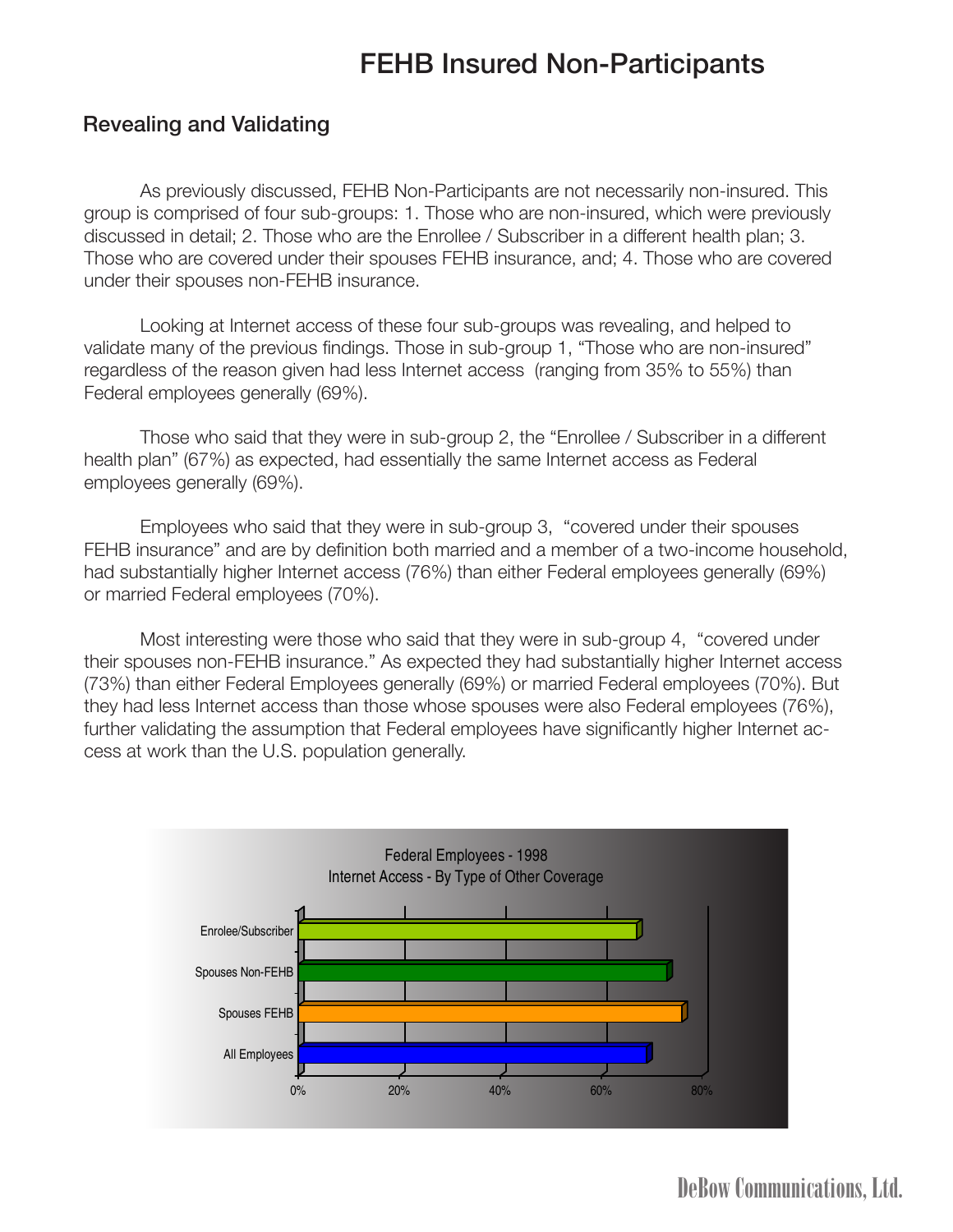# Marital Status, Presence of Children

## A big factor at home

 Federal employees who are Married have essentially the same access overall (70% vs. 69%), and at work (58% vs. 57%) as those who are Not-Married.

 The big difference is at home, where Married employees have significantly more Internet access (38%), compared to both those who are Not-Married (25%) and the U.S. Population (31%). With Income – as previously discussed – being a primary driver of Internet access at home, and Married employees generally having higher HHI, higher Internet access levels among Married employees would be expected.

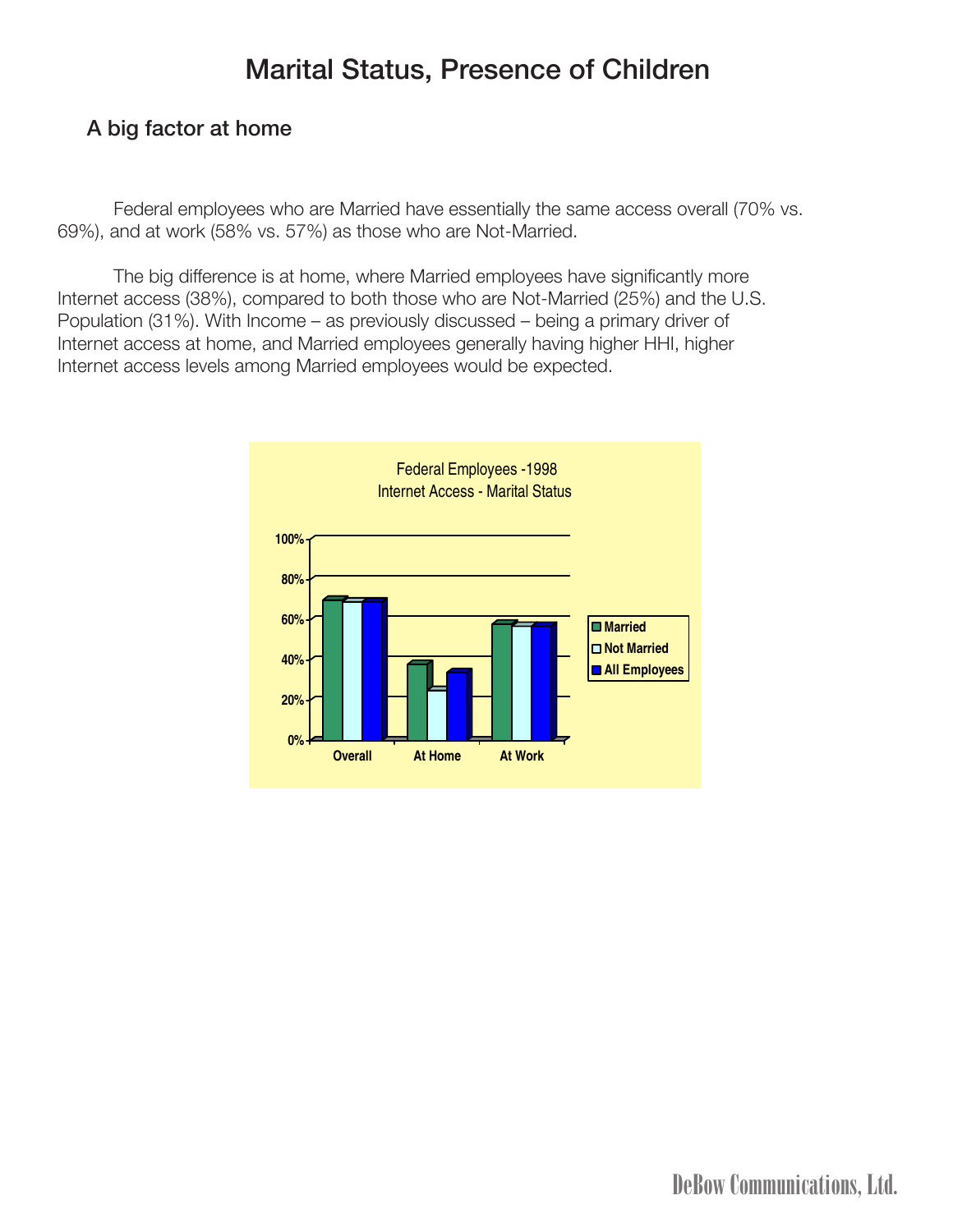## Marital Status, Presence of Children

## A big factor at home (continued)

#### Presence of Children

Federal employees with Children under 22 living at home had the same level of Internet access overall (69%) as those without Children and Federal employees generally. Those with Children under 22 living at home had essentially the same Internet access at work (56%), as either those without Children (58%), or Federal employees generally (57%).

The presence of children, however, is considered by essentially every Internet research organization to be a major factor in Internet access at home, and it was definitely a factor among Federal employees. Employees with Children under 22 living at home were significantly more likely to have Internet access at home (36%) than Federal employees without Children under 22 living at home (31%), Federal employees generally (34%), or the U.S. population (31%).

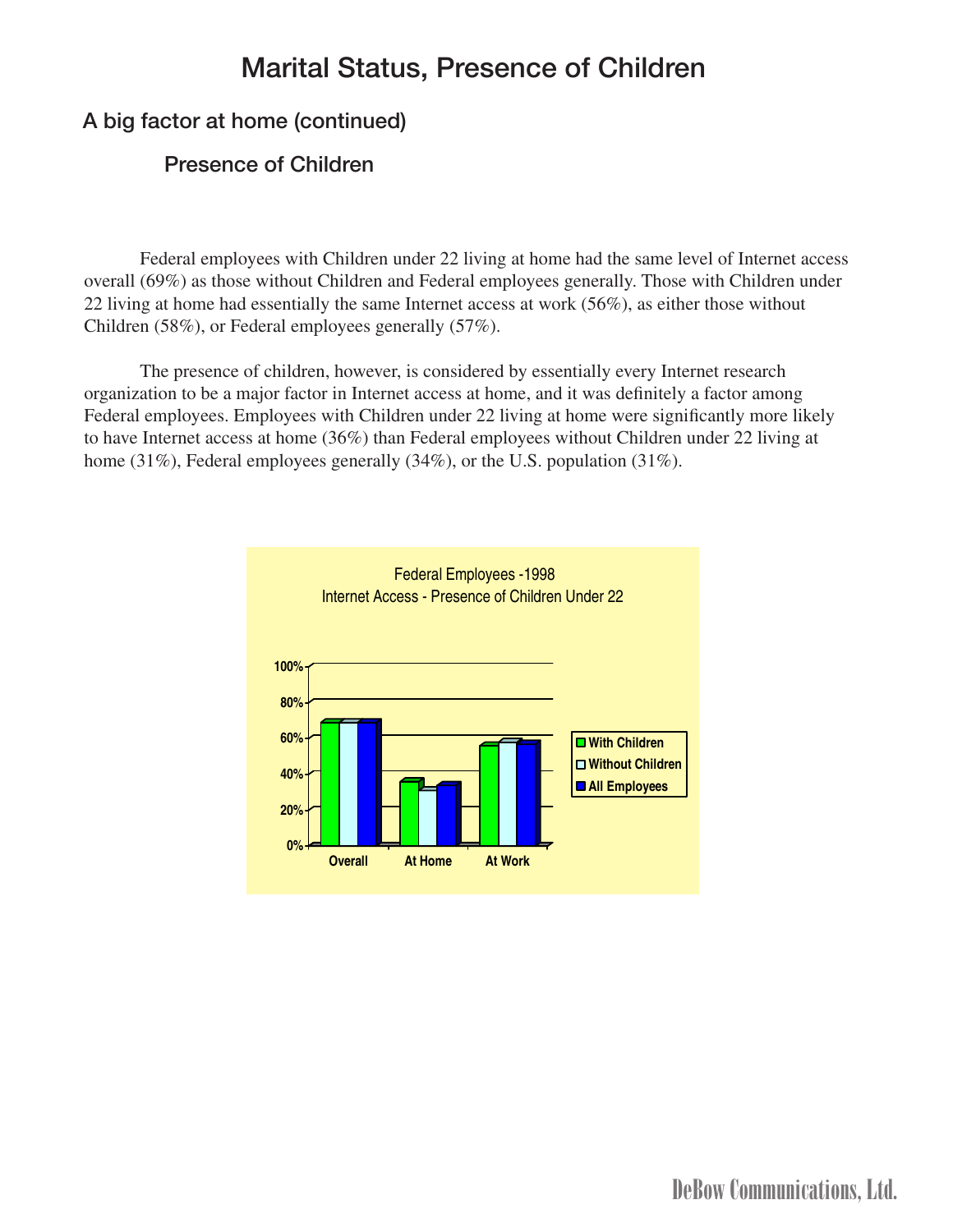### Propensity to use vs. printed materials

 As previously discussed, Internet access is driven by Income and its traditional corollary – education. Access, however, is not necessarily Usage. Access at home provided some clues as to the disparities we found with Age, which generally tracks with Income and Education.

To gain further insight into the issue of Access vs. Usage, we looked at the question of why those FEHB Non-Participants with Internet access chose not to look at the FEHB materials that were available on the Internet. While almost four out of five employees with Internet access (78%) said that they "did not know it was there," and 2% had the traditional Internet excuses ("too slow," "couldn't find," etc.), almost one out of five overall (19%) said that they "preferred printed material."

While there are many reasons why those with Internet access might prefer to use printed material (availability of a capable printer, ability to download, etc. and those listed as options on the survey), their preference for printed material is an indicator for their propensity to use, or not use, the Internet to obtain needed information.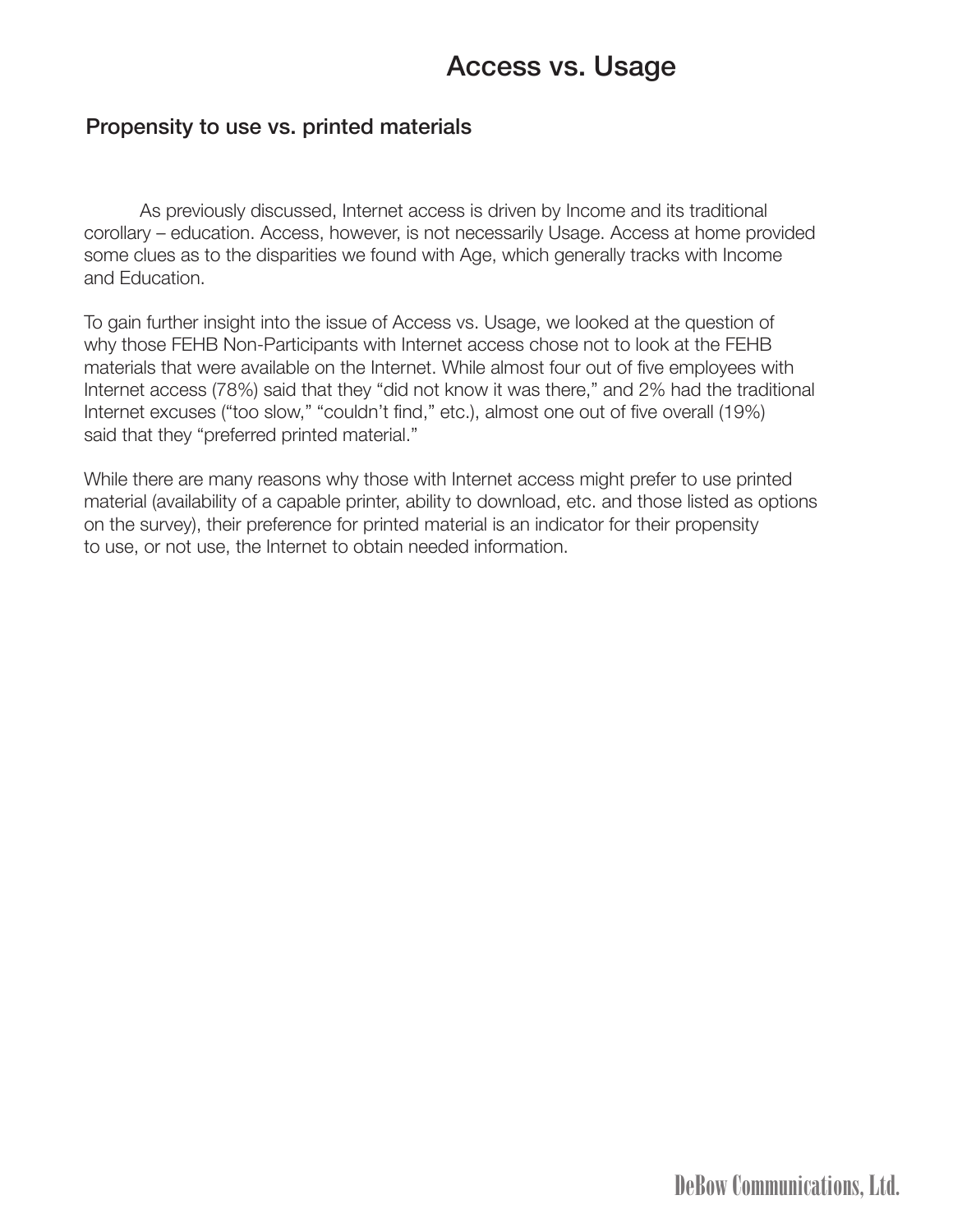#### Propensity to use vs. printed materials

#### Income

 When we looked at HHI, a pattern began to develop. Those with HHI of \$10,000 to \$19,999 (14%) were significantly less likely to prefer printed material than employees overall (19%). This trend continued at HHI of \$20,000 to \$29,999 (16%) and flattened out at essentially the same percentage as employees overall (19%) as HHI income rose above \$30,000 with the exception of a dip to 17% at \$50,000 to \$69,999.

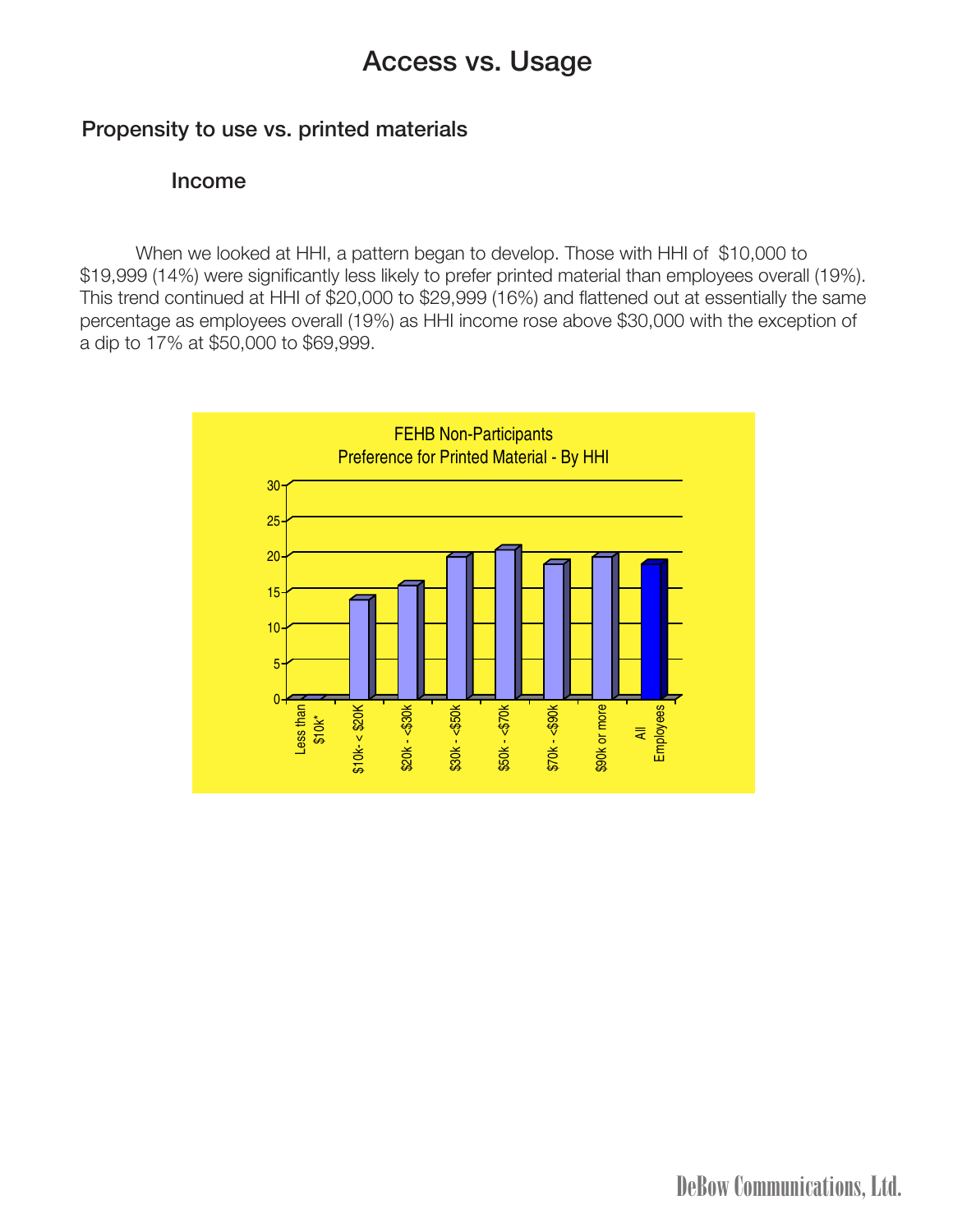## Propensity to use vs. printed materials

## **Education**

 Education was equally revealing, and almost the reverse of Income. Those with High School education, or less, (24%), were significantly more likely to prefer printed material than employees overall (19%). Those with some College (19%), and College Graduates (18%) were statistically the same as employees generally. Employees with Post Graduate work, however, were again more likely (21% vs. 19%) to prefer printed material.

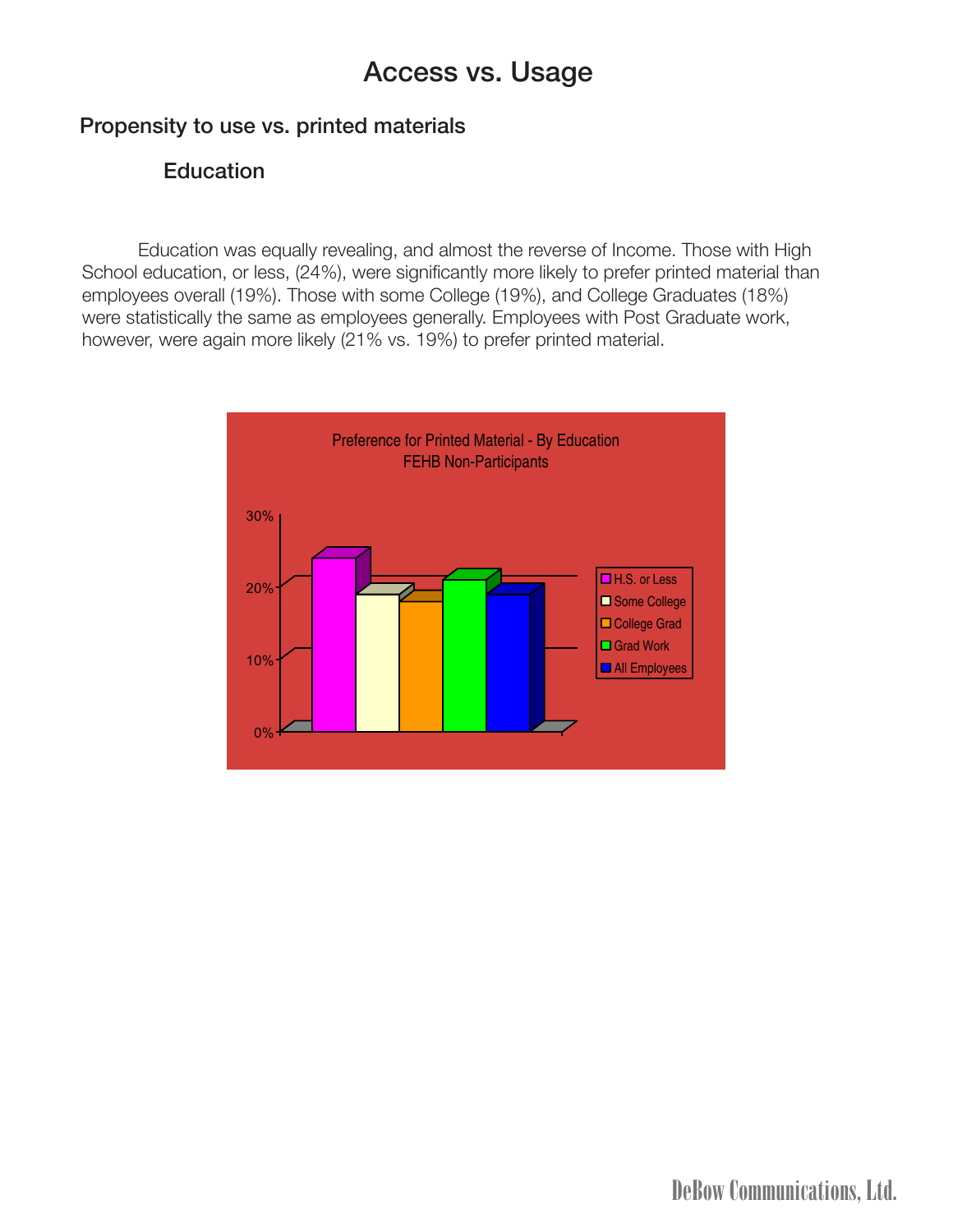### Propensity to use vs. printed materials

#### Income

 The answer to these seeming anomalies became clearer as we looked at Age. Employees Under 35 (14%), were again – as with the lowest income group discussed above – significantly ess likely to prefer printed material than employees overall (19%).

 Employees 35-44 (16%) were substantially less likely to prefer printed material than employees overall. Employees 45-54 (25%) and 55+ (26%), however, were significantly more likely (32% and 37% more likely respectively) to prefer printed material than employees overall.



 Clearly, while Income is the most reliable predictor of Internet access, Age is the more reliable predictor of the propensity to utilize the access that is available. As the data shows, those under 35 and with incomes less than \$30,000, are less likely to prefer printed materials.

 The unexpected dip at HHI of \$50,000 to \$69,000 is explained by a higher percentage of respondents in that income bracket falling at Age 35 (31%) vs. Age 55 (17%). The rise in preference for printed material of those with Post Graduate education, is once again explained by the average Age of the respondents being, as would be expected, significantly higher than that of employees generally.